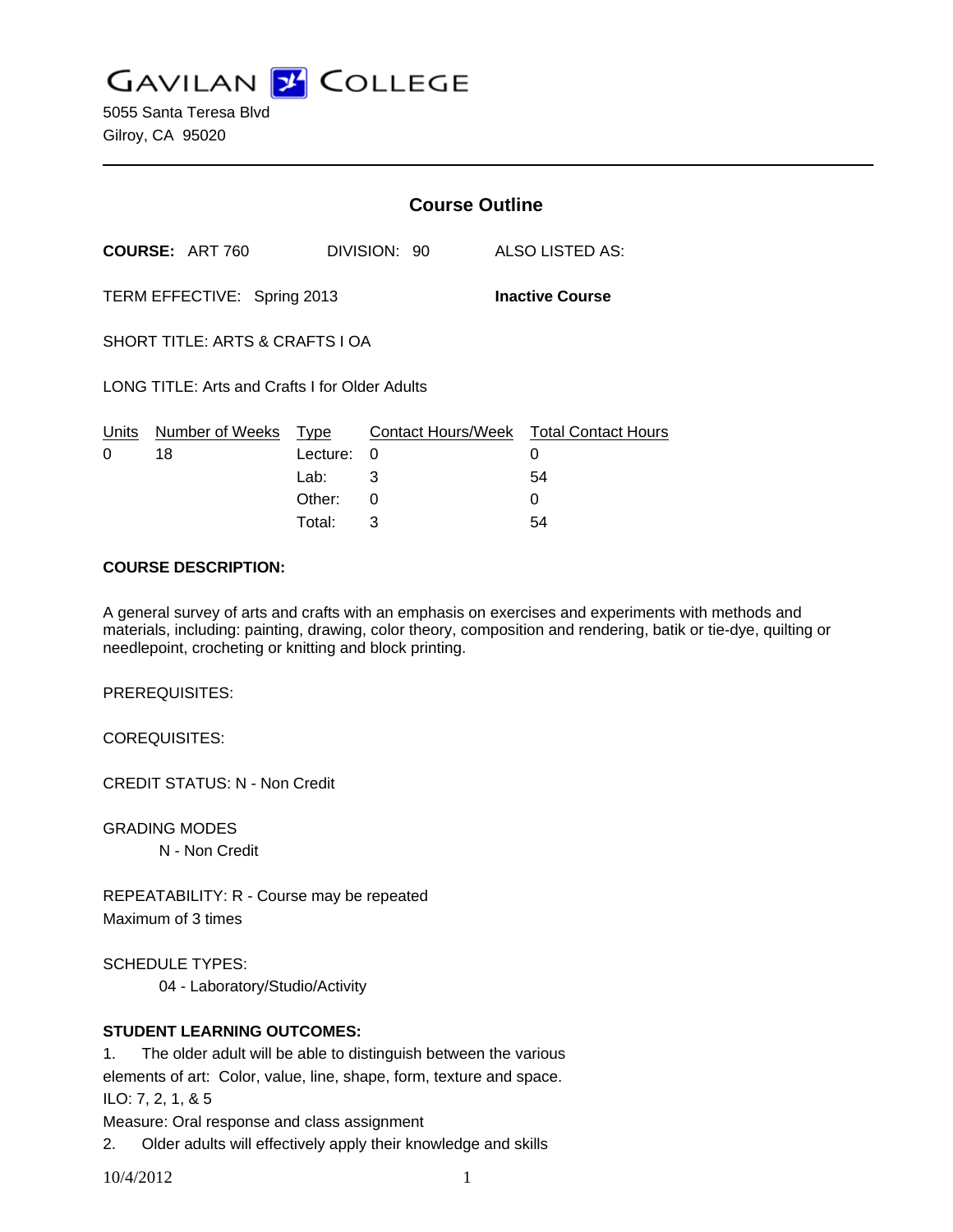towards the creation or critical appraisal of an art product.

ILO: 1,2,5,6 & 7

Measure: Class projects

3. Increased social interaction to reduce the degree of social isolation will be demonstrated by the older adults.

ILO: 4 & 6

Measure: Class participation and interaction

4. The older adult will be able to improve their small muscle

dexterity for increased strength and flexibility

ILO: 7, 2, 1, 4

Measure: Performance and class projects

5. To develop the sense of touch as a therapeutic tool that provides sensory stimulation, induces relaxation, and provides physical and emotional intervention

ILO: 6, 1, 2, 4 & 7

Measure: Class participation and oral responses

# **CONTENT, STUDENT PERFORMANCE OBJECTIVES, OUT-OF-CLASS ASSIGNMENTS**

Inactive Course: 09/24/2012 3 Hours Introduction to the course and course expectations. Lecture and Discussion on Color Theory and its ability to stimulate the imagination and creativity A overview on the History of the Color Wheel will be presented Harmonious color combinations from the color wheel will be presented: Monochromatic, Complementary, Split Complementary, Triadic and Tetradic Color Schemes Examples of Classic Color Schemes, Visual Vs. Mixing Color will be shared Color Meaning will also be explored using an interactive technique with the students The Key Elements of Art are discussed as building blocks that when combined produce artwork The role of "art" and the "artist" in our society is explored Students will be shown examples of how an "artist" uses color and be asked to describe the artwork, what the artist has done, what they think is going on in a particular piece and communicate their thoughts and feelings as the review the artwork The older adults will develop their ability to distinguish between the various elements of art: color, value, line, shape, form, texture and space Classroom assignment Color Wheel: students will be given supplies to create a Color Wheel to produce a visual representation of their basic understanding of color theory 18 Hours Introduction to Painting and Drawing Basics Glossary of Terms

Decryptions of the various Art Mediums: Watercolor, Acrylic, Pencils,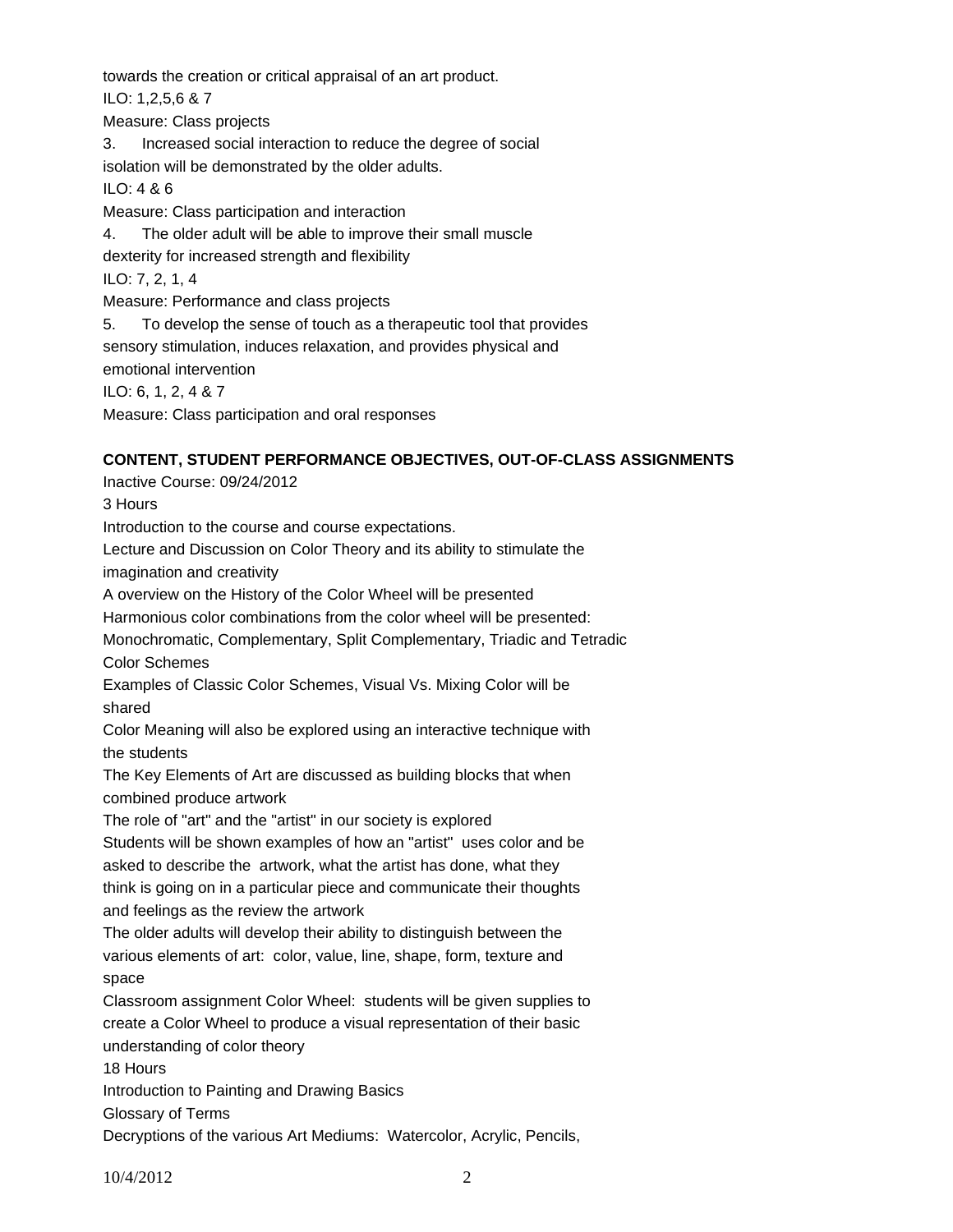Markers, chalk, crayons Painting and Drawing Techniques In : Properties of Pigments, Mixing of Colors, Paper Surfaces and Brush Handling Examples of the various techniques: Thumbnail sketches, crayon etching, contour drawing and blind contour drawings, Portrait and Figure, Color Techniques and Perspective Techniques Review of Color Theory, Color Meaning, Key Elements of Art and Harmonious Color Combinations Examples of Classic Color Schemes and Mixing Colors are shown Students will select either Painting or Drawing as a project and use a technique(s) that they would like to try 9 Hours Introduction and History of Batik and Tie-Dye Lecture and Discussion on Batik and Tie-Dye Basics: Glossary of Terms, Fabrics (Silk or Cottons), Dyes and Wax Proportions Discussion and demonstration of necessary supplies/materials and equipment needed General Directions are demonstrated for the students Review of Color Theory, Color Meaning, Key Elements of Art and Harmonious Color Combinations Examples of Classic Color Schemes and Mixing Colors are shown Instructor will provide a sampler for students to begin the project Students will select either Batik or Tie-dye as a crafts project 9 Hours Introduction and History of Quilting and Needlepoint Explanation of various Quilting Patterns, Fabrics, Threads, and Quilting Myths are explored Guides to Needle Point Canvas, Kits, Stitches and Styles are explained and examples shared Traditional, Victorian and Crazyquilts Stitches are shown Discussion and demonstration of necessary supplies/materials and equipment needed General Directions are demonstrated for the students using quilting and needlepoint basics Review of Color Theory, Color Meaning, Key Elements of Art and Harmonious Color Combinations Examples of Classic Color Schemes and Mixing Colors are shown so that choices have the elements of good design, color, proportion and balance Other techniques that are shared are the Left-handed Needlepoint, Hawaiian, Tropical, Oriental, Christmas Designs, Transfer Techniques and Framing the finished product Time is given so that the students can exchange or share family or favorite patterns Instructor will provide a sampler for students to begin the project Students will select either Quilting or Needlepoint as a crafts project 9 Hours Introduction and History of Crocheting and Knitting Basics Explanation of the various Yarns, Needles, Techniques/Methods, Supplies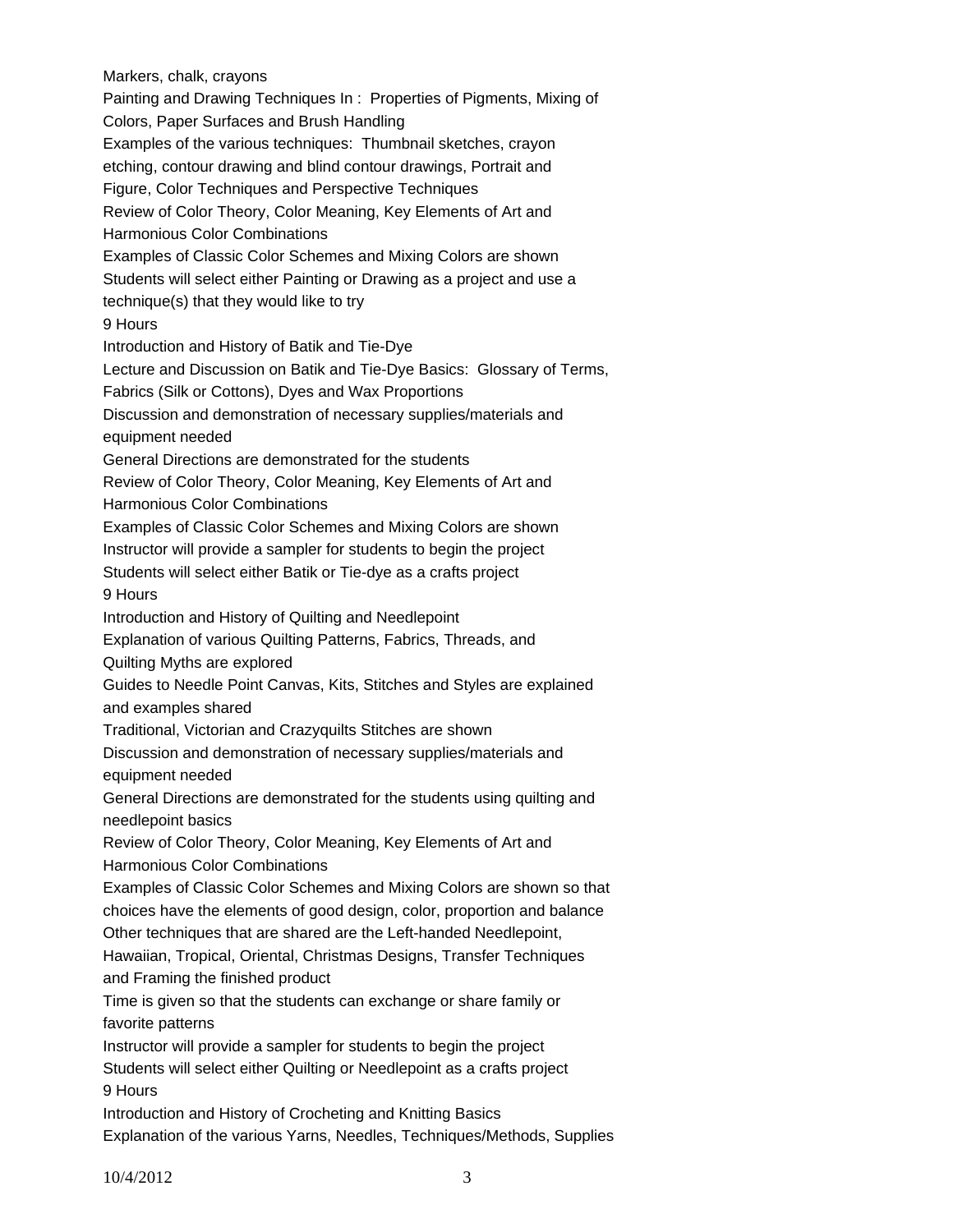and Equipment for various patterns, designs and finished products. Review of Color Theory, Color Meaning, Key Elements of Art and Harmonious Color Combinations

Examples of Classic Color Schemes and Mixing Colors are shown Examples of Craft Gift Ideas for Holidays and Birthdays and patterns of clothing are shared

Instructor will provide a sampler for students to begin the project Students will select either Crocheting or Knitting as a crafts project 6 Hours

Introduction and History to Block Printing

Explanation of the various Techniques/Methods (Stencils, inks and dyes)and Materials (wood or vegetable or other natural materials) that are used for blocks

Instructor will demonstrate how to make a block from natural materials General Directions for this craft are demonstrated for the students Discussion and demonstration of techniques, materials and equipment Review of Color Theory, Color Meaning, Key Elements of Art and Harmonious Color Combinations

Examples of Classic Color Schemes and Mixing Colors are shown Instructor will provide a sampler for students to begin the project Students will select various Block Printing to use for pattern project: Fabric or paper

## METHODS OF INSTRUCTION:

The older adult students will experience arts and crafts through lecture, demonstrations, and individual hands-on projects using various art methods and materials.

# **REPRESENTATIVE TEXTBOOKS:**

### **ARTICULATION and CERTIFICATE INFORMATION**

 Not Transferable UC TRANSFER: Not Transferable Associate Degree: CSU GE: IGETC: CSU TRANSFER:

### **SUPPLEMENTAL DATA:**

Basic Skills: N Classification: L Noncredit Category: H Cooperative Education: Program Status: 2 Stand-alone Special Class Status: N CAN: